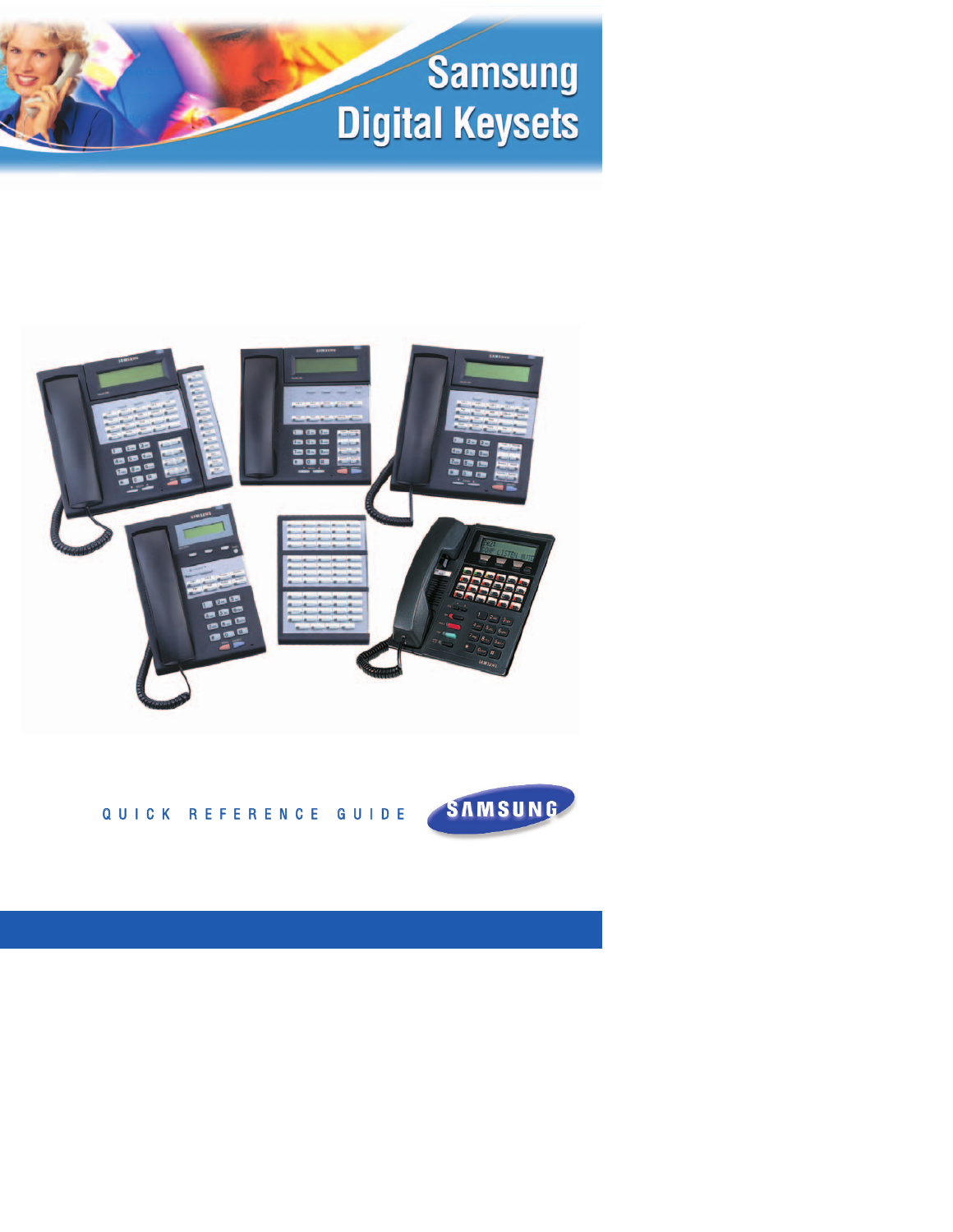This **QUICK REFERENCE GUIDE** is designed to familiarize you with the basic operation of your Samsung Digital telephone.

# PLACING CALLS

**OUTSIDE CALLS -** To place a call to an outside party:

- $\blacktriangleright$  Lift the handset.
- Press an idle outside line button, line group button or dial a line access code to receive dial tone.
- $\triangleright$  Dial the telephone number.
- Replace the handset or press the **ANS/RLS** key when the call is completed.
- **NOTE:** If outside telephone numbers that you may need to call frequently have been programmed as system speed dial keys simply lift the handset and press the appropriate key to call these numbers.

**INTERNAL CALLS** - To place a call to another extension at your location:

- $\blacktriangleright$  Lift the handset.
- Dial the extension number or group number.
- Wait for the party to answer. If you hear a brief tone burst instead of ringback tone, the station you called is set for Voice Announce or Auto Answer. Begin speaking after the tone.
- ▶ Replace the handset or press the **ANS/RLS** key when the call is completed.

**SPEAKERPHONE CALLS** - Your Samsung telephone has full speakerphone capability.This feature may be used for both internal or external calls.To activate this feature:

- **Press the SPEAKER** key.
- Place an internal or external call.
- **Press SPEAKER** key to disconnect the call.

**NOTE:** The handset may be used at any time during the conversation.To resume handsfree operation press the **SPEAKER** key and replace the handset.

## ANSWERING CALLS

**OUTSIDE CALLS -** To answer incoming calls :

- Lift the handset or press the **ANS/RLS** key to answer on **SPEAKERPHONE** and you are automatically connected to the ringing call.
- Replace the handset or press the **ANS/RLS** key when the call is completed.

**NOTE:** If a call is flashing at your telephone but not ringing, you must press the flashing button to answer.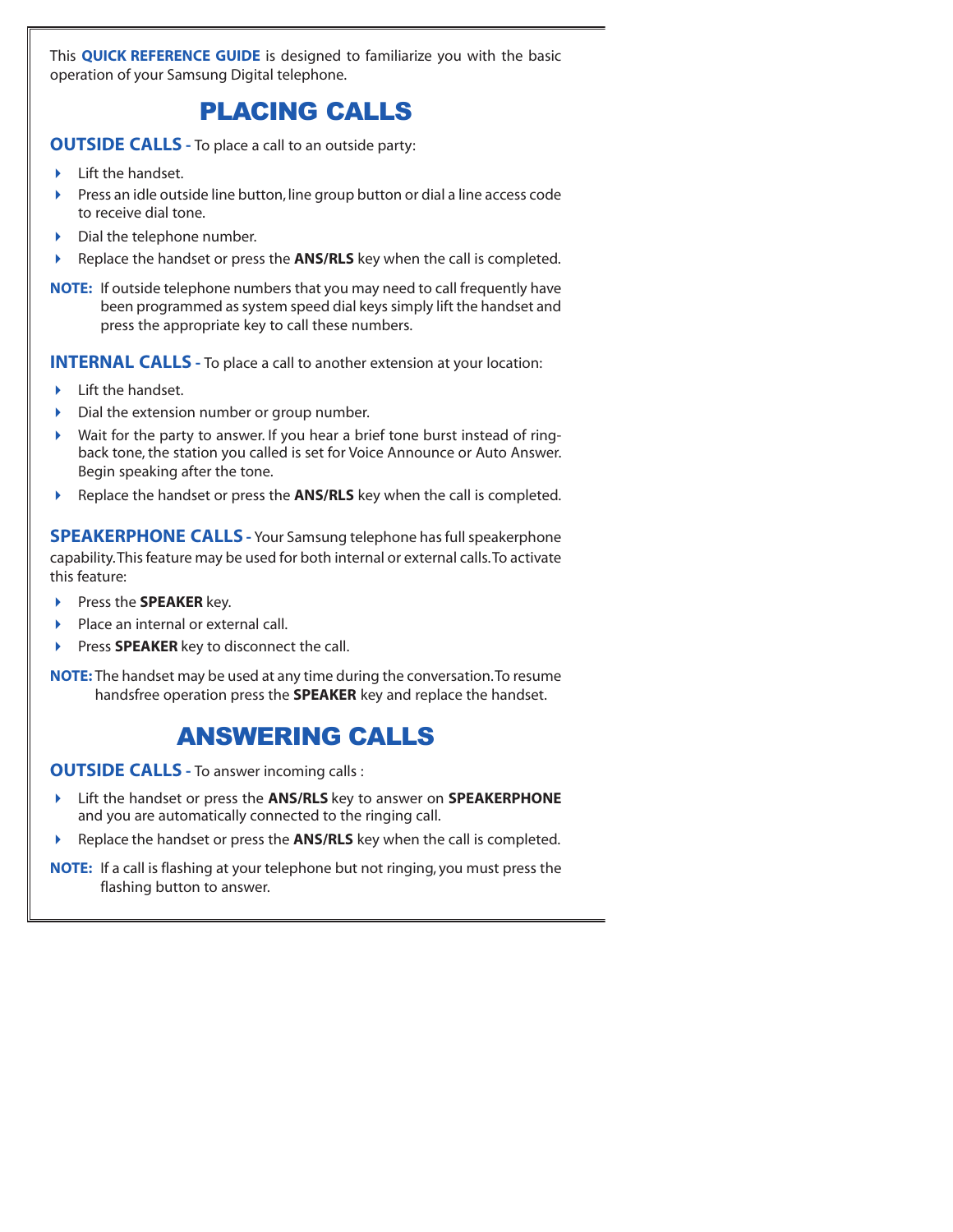### **INTERNAL CALLS/VOICE ANNOUNCE CALLS -** To answer when

another extension calls your telephone:

- Lift the handset or press the **ANS/RLS** key to answer on **SPEAKERPHONE**.
- ▶ Replace the handset or press the **ANS/RLS** key when the call is completed.

### PLACING A CALL ON HOLD

Calls may be placed on **System Hold** or **Exclusive Hold**. Calls placed on Exclusive Hold may only be picked up from the extension that placed them on hold. A call placed on System Hold may be picked up at any extension.

**SYSTEM HOLD** - To place a call on hold:

- **Press the HOLD** button. The call will flash green at your telephone.
- $\triangleright$  To take the caller off hold, press that button and the green flashing light will go steady green again.
- Resume conversation.

**EXCLUSIVE HOLD** - To place a call on hold at your telephone so that other users cannot get it:

- **Press the HOLD** twice. The call will flash green at your telephone.
- To retrieve the call, press the flashing green line button or press the **HOLD** button a third time.

**NOTE:** Internal calls will always be placed on exclusive hold.

### TRANSFERRING CALLS

You can transfer a call by informing the other extension who is calling or transfer a call without notification (blind transfer).

- While on a call, press the **TRANSFER** button. Your call is automatically put on transfer hold.
- Dial the other extension number.
- $\blacktriangleright$  Wait for the called party to answer and announce the call or simply hang up without announcing.
- ▶ Replace the handset to complete the transfer.

**NOTE:** The volume can be adjusted at any time by pressing the up and down arrow keys on your navigation button.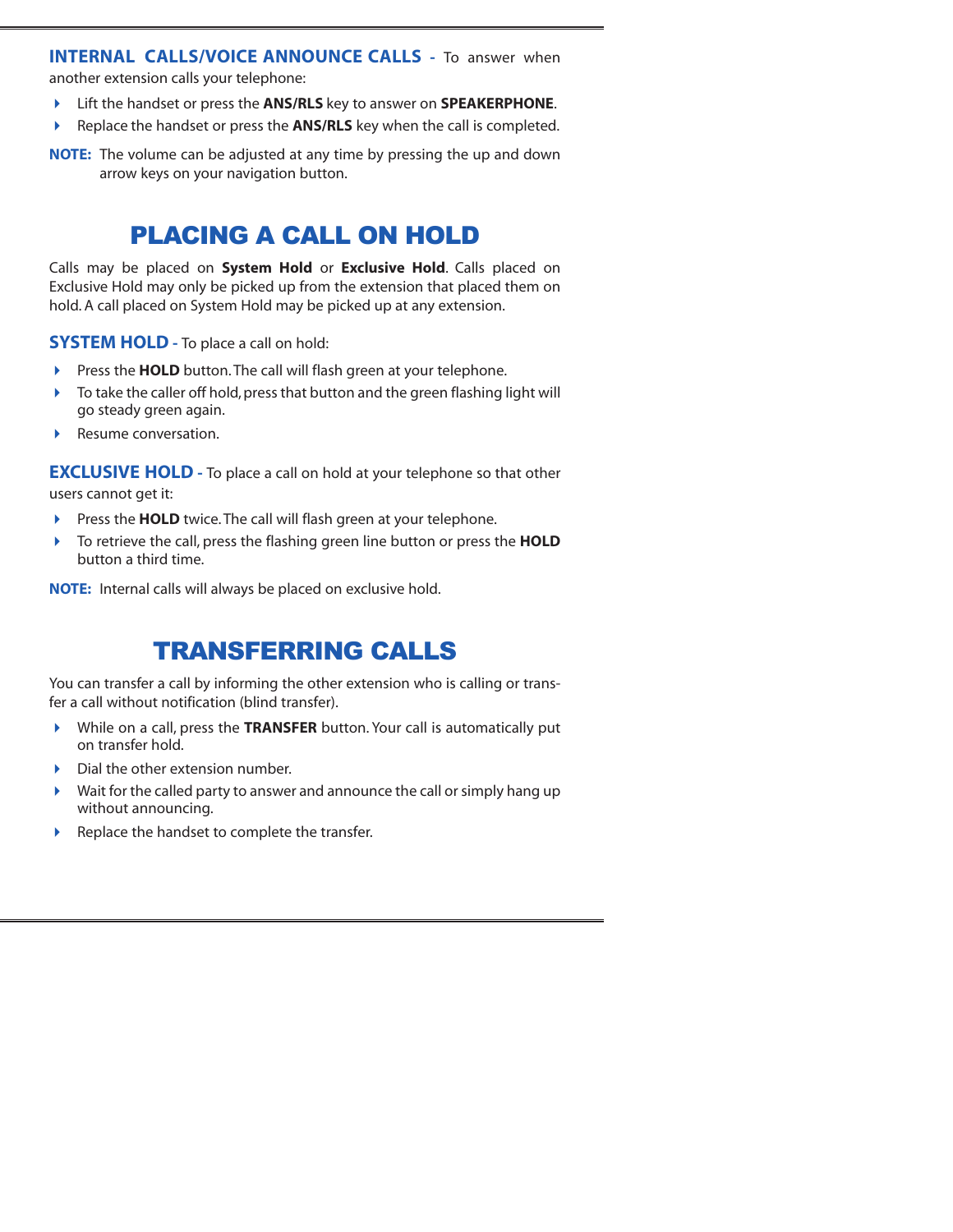### TRANSFERRING WITH CAMP-ON

When you are transferring a call to another station and you receive a busy signal, you may camp the call on to this station. Simply hang up when you hear the busy signal. The called party will be alerted that a call is waiting for them.

**NOTE:** If you receive No More Calls tone, the station has no key available to receive another call. Press **TRANSFER** to return to the outside caller.

### CALL WAITING

If an outside call has been camped-on to your telephone or another station has camped-on to you:

- Your keyset will ring and the call that is waiting for you (camped-on) will flash green.
- $\triangleright$  Press the flashing button to answer; your other call will go on hold automatically if your station has the Automatic Hold feature set. If not, you must press **HOLD** and then the flashing button or finish the call and hang up; the waiting call will ring.
- Lift the handset or press the **ANS/RLS** key to answer.

**NOTE:** Intercom calls will not go on Automatic Hold.

## CONFERENCE CALLS

To make a conference call, while engaged in a conversation:

- Press the **CONF** button and receive conference tone.
- Make another call, either intercom or outside, press the **CONF** button and receive conference tone.
- Make another call or press the **CONF** button to join all parties.You may conference up to five parties (you and four others).
- Repeat the last step until all parties are added.
- To leave the conference, hang up.
- **NOTE:** When attempting to add another party to the conference and you are not able to reach the desired person, hang up. Simply press the **CONF** button again to return to the previous conversation.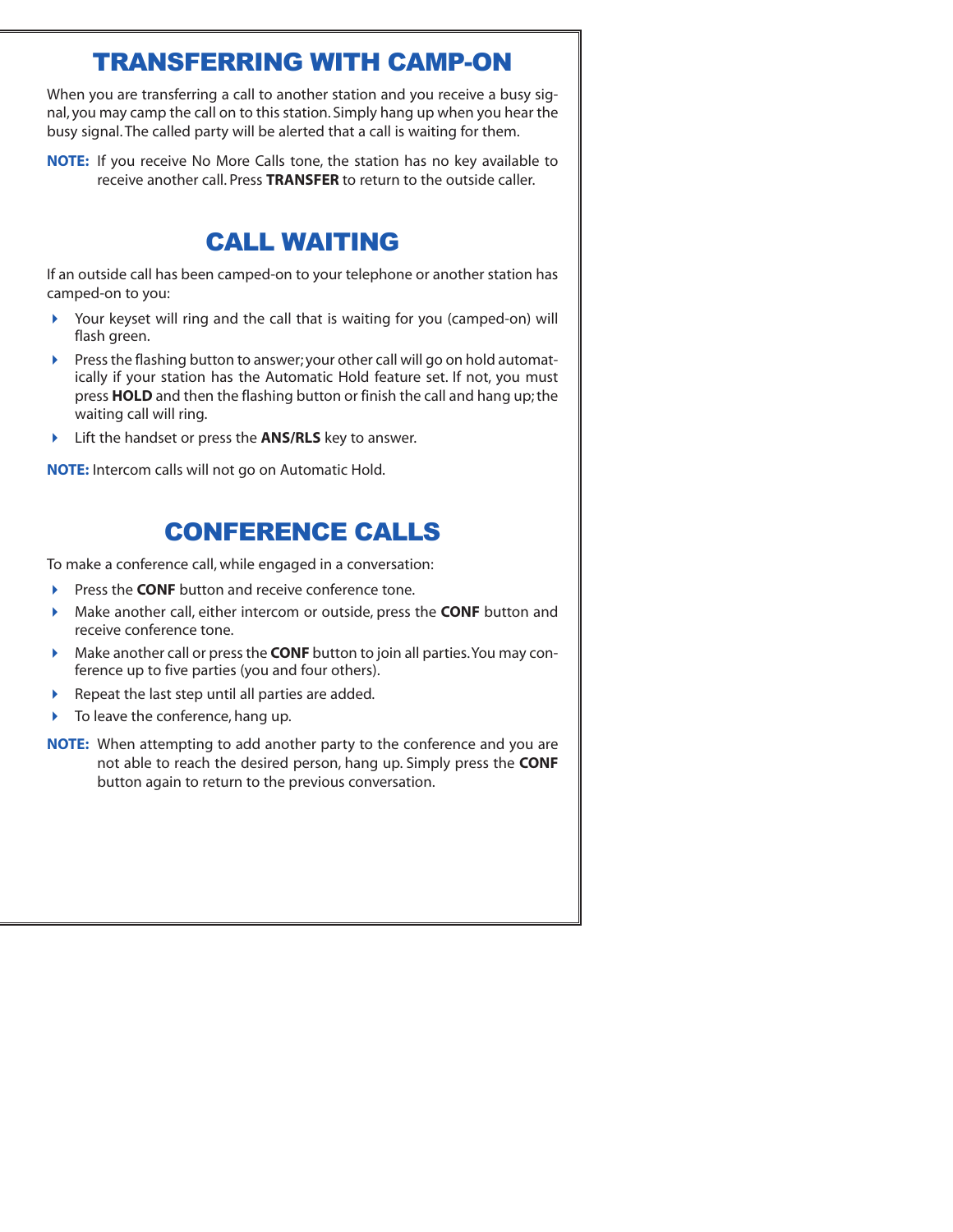# FORWARDING CALLS

You may forward your calls to another station, group of stations or an external telephone number. Program a destination for the type of forwarding you want as detailed below. If you have **FWD ALL**, **FWD BUSY** and **FWD NO ANSWER** keys, press one to turn that forward feature on. A steady red light reminds you what forward condition is activated.

You can clear all call forward conditions set at your station by lifting the handset and dialing **600**.

### **FORWARD ALL CALLS**

To forward all your calls under any condition to another station:

- Dial **601** plus the extension or group number.
- Receive a confirmation tone and hang up.

### **FORWARD BUSY**

To forward calls to another station when you are on the phone:

- Dial **602** plus the extension or group number.
- Receive a confirmation tone and hang up.

### **FORWARD NO ANSWER**

To forward calls to another station when you do not answer:

- Dial **603** plus the extension or group number.
- Receive a confirmation tone and hang up.

### **FORWARD BUSY/NO ANSWER**

If you have both a Forward On Busy destination and a Forward No Answer destination programmed, you may set both of these at the same time:

- Dial **604**.
- $\triangleright$  Receive a confirmation tone and hang up.

# OTHER FEATURES AND FUNCTIONS

**SPEAKER/RECEIVER AND RINGER VOLUME** - Press the up ( $\triangle$ ) or down  $(\blacktriangleright)$  arrow buttons during a conversation to raise or lower volume.